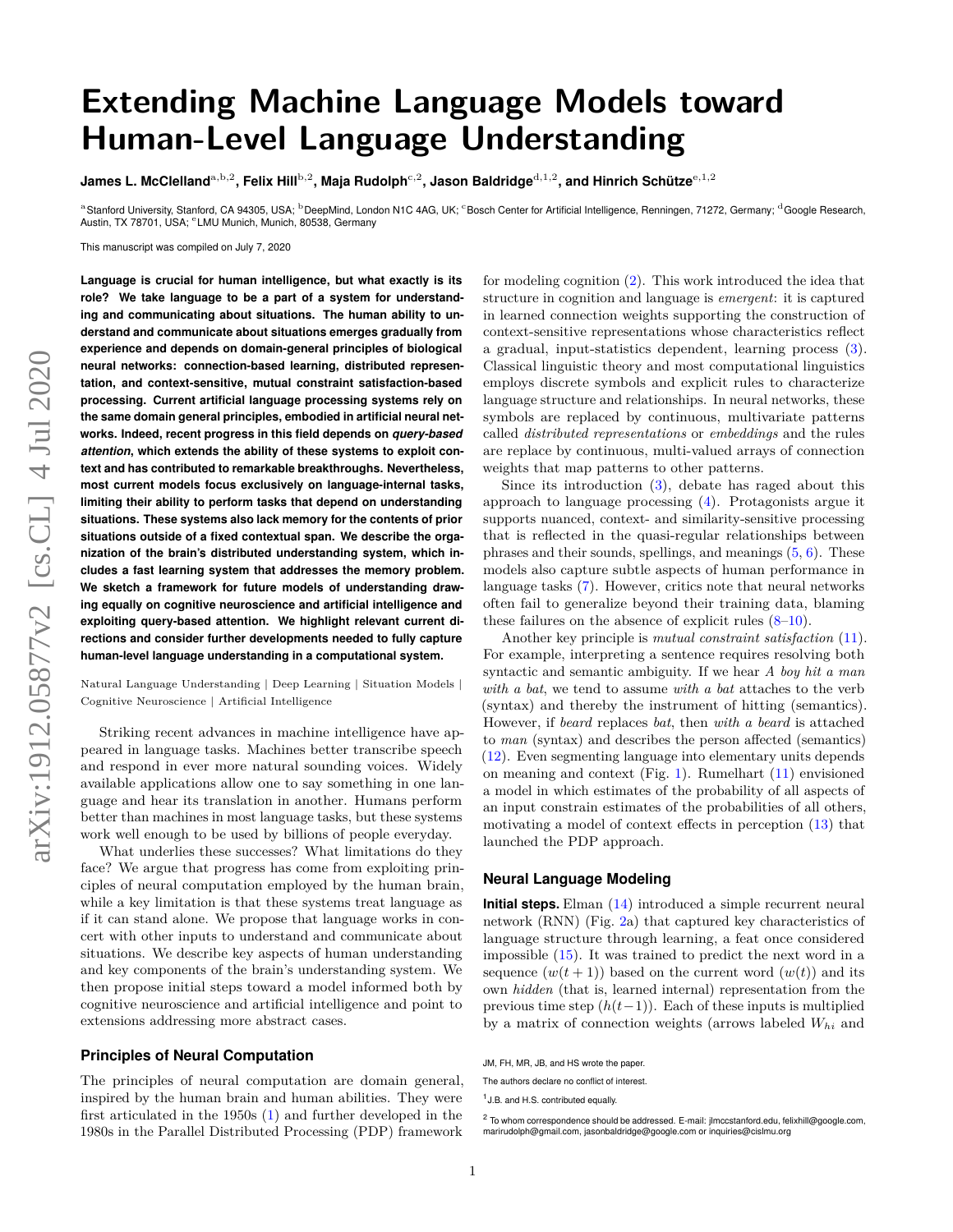<span id="page-1-0"></span>Jack and Jill went up the hill. The pole vault was the last went.

**Fig. 1.** Context influences the identification of letters in written text: the visual input we read as *went* in the first sentence and *event* in the second is the same bit of Rumelhart's handwriting, cut and pasted into each context. Reprinted from [\(11\)](#page-6-9).

*Whh* in Fig. [2a](#page-1-1)) and the results are added to produce the input to the hidden units. The elements of this vector pass through a function limiting the range of their values, producing the hidden representation. This in turn is multiplied with weights to the output layer from the hidden layer  $(W_{oh})$  to generate a vector used to predict the probability of each of the possible successor words. Learning is based on the discrepancy between the network's output and the actual next word; the values of the connection weights are adjusted by a small amount to reduce the discrepancy. The network is *recurrent* because the same connection weights (denoted by arrows in the figure) are used to process each successive word.

Elman showed two things. First, after training his network to predict the next word in sentences like *man eats bread*, *dog chases cat*, and *girl sleeps*, the network's representations captured the syntactic distinction between nouns and verbs [\(14\)](#page-6-12). They also captured interpretable subcategories, as shown by a hierarchical clustering of the hidden representations of the different words (Fig. [2b](#page-1-1)). This illustrates a key feature of learned representations: they capture specific as well as general or abstract information. By using a different learned representation for each word, its specific predictive consequences can be exploited. Because representations for words that make similar predictions are similar, and because neural networks exploit similarity, the network can share knowledge about predictions among related words.

Second, Elman [\(16\)](#page-6-14) used both simple sentences like *boy chases dogs* and more complex ones like *boy who sees girls chases dogs*. In the latter, the verb *chases* must agree with the first noun (*boy*), not the closest noun (*girls*), since the sentence contains a main clause (*boy chases dogs*) interrupted by a reduced relative clause (*boy [who] sees girls*). The model learned to predict the verb form correctly despite the intervening clause, showing that it acquired sensitivity to the syntactic structure of language, not just local co-occurrence statistics.

**Scaling up to natural text.** Elman's task of predicting words based on context has been central to neural language modeling. However, Elman trained his networks with tiny, toy languages. For many years, it seemed they would not scale up, and language modeling was dominated by simple *n*-gram models and systems designed to assign explicit structural descriptions to sentences, aided by advances in probabilistic computations [\(17\)](#page-6-15). Over the past 10 years, breakthroughs have allowed networks to predict and fill in words in huge natural language corpora.

One challenge is the large size of a natural language's vocabulary. A key step was the introduction of methods for learning word representations (now called embeddings) from co-occurrence relationships in large text corpora [\(18,](#page-7-0) [19\)](#page-7-1). These embeddings exploit both general and specific predictive

<span id="page-1-1"></span>

**Fig. 2.** (a) Elman's (1990) simple recurrent network and (b) his hierarchical clustering of the representations it learned, reprinted from [\(14\)](#page-6-12).

relationships of all the words in the corpus, improving generalization: task-focused neural models trained on small data sets better generalize to infrequent words (e.g., *settee*) based on frequent words (e.g. *couch*) with similar embeddings.

A second challenge is the indefinite length of the context that might be relevant for prediction. Consider this passage:

John put some beer in a cooler and went out with his friends to play volleyball. Soon after he left, someone *took the beer* out of the cooler. John and his friends were thirsty after the game, and went back to his place for some beers. When John opened the cooler, he discovered that the beer was \_\_\_.

Here a reader expects the missing word to be *gone*. Yet if we replace *took the beer* with *took the ice*, the expected word is *warm*. Any amount of additional text between *beer* and *gone* does not change the predictive relationship, challenging RNNs like Elman's. An innovation called *Long-short-term memory* (LSTM) [\(20\)](#page-7-2) partially addressed this problem by augmenting the recurrent network architecture with learned connection weights that gate information into and out of a network's internal state. However, LSTMs did not fully alleviate the context bottleneck problem [\(21\)](#page-7-3): a network's internal state was still a fixed-length vector, limiting its ability to capture contextual information.

**Query-based attention.** Recent breakthroughs depend on an innovation we call *query-based attention* (QBA) [\(21\)](#page-7-3). It was used in the Google Neural Machine Translation system [\(22\)](#page-7-4), a system that attained a sudden leap in performance and attracted widespread public interest [\(23\)](#page-7-5).

We illustrate QBA in Fig. [3](#page-2-0) with the sentence *John hit the ball with the bat*. Context is required to determine whether *bat* refers to an animal or a baseball bat. QBA addresses this by issuing *queries* for relevant information. A query might ask 'is there an action and relation in the context that would indicate which kind of bat fits best?' The embeddings of words that match the query then receive high weightings in the weighted attention vector. In our example, the query matches the embedding of *hit* closely and of *with* to some extent; the returned attention vector captures the content needed to determine that a baseball bat fits in this context.

There are many variants of QBA; the figure presents a simple version. One important QBA model called BERT [\(25\)](#page-7-6) uses both preceding and following context. In BERT, the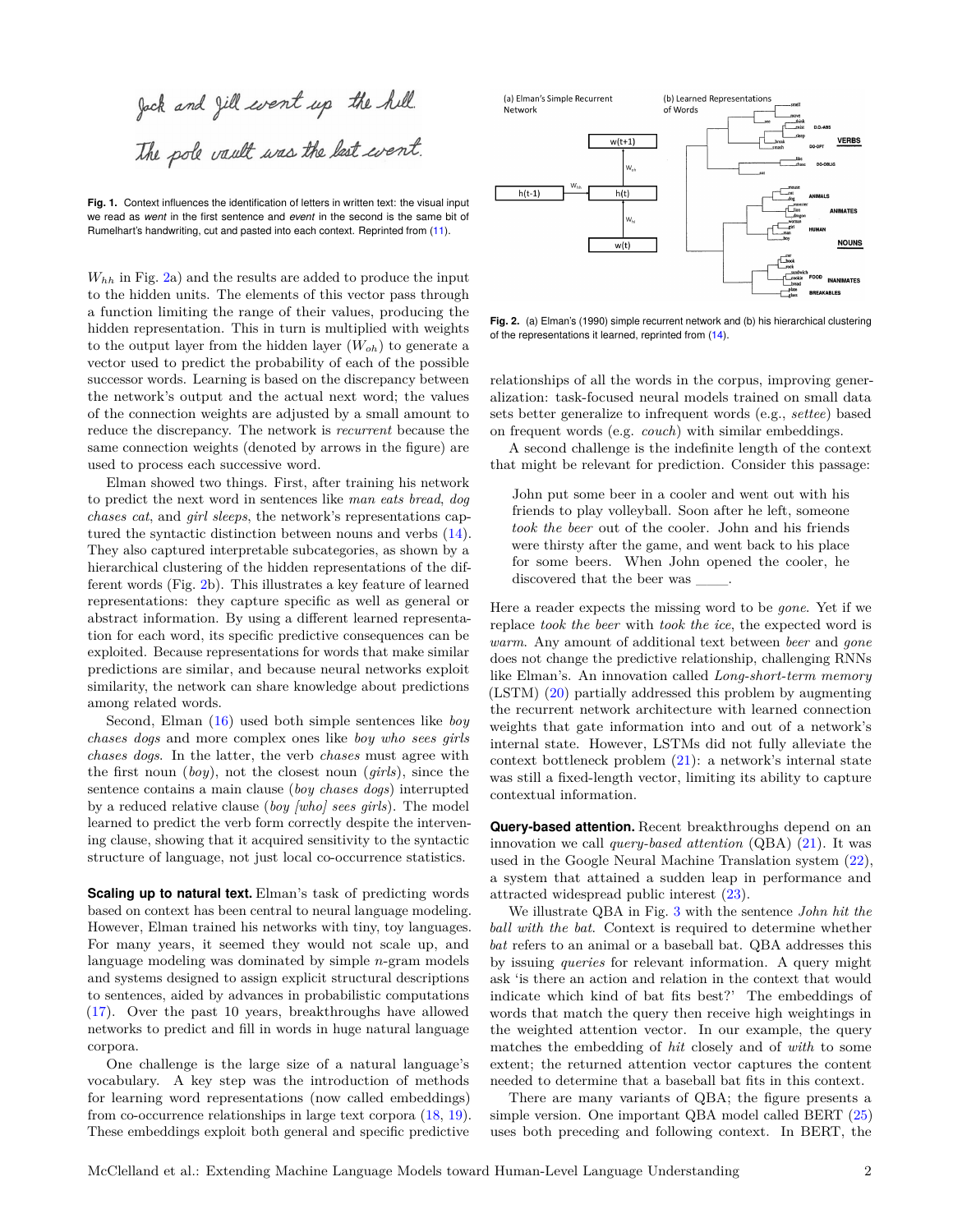<span id="page-2-0"></span>

**Fig. 3.** Query-based attention (QBA). To constrain the interpretation of the word *bat* in the context *John hit the ball with the \_\_*, a *query* generated from *bat* is used to construct a *weighted attention vector* which shapes the word's interpretation. The query is compared to each of the learned representation vectors (RepVs) of the context words; this creates a set of similarity scores (Sims) which in turn produce a set of weightings (Ws, a set of positive numbers summing to 1). The Ws are used to scale the RepVs of the context words, creating Scaled RepVs. The weighted attention vector is the element-wise sum of the Scaled RepVs. The Query, RepVs, Sims, Scaled RepVs and weighted attention vector use red color intensity for positive magnitudes and blue for negative magnitudes. Ws are shown as green color intensity. White = 0 throughout. The Query and RepVs were made up for illustration, inspired by [\(24\)](#page-7-7). Mathematical details: For query **q** and representation vector **v<sup>j</sup>** for context word  $j$ , the similarity score  $s_j$  is  $\cos(q, v_j)$ . The  $s_j$  are converted into weightings  $w_j$  by the softmax function,  $w_j{=}e^{(gs_j)}/(\Sigma_j,e^{(gs_{jf})})$ , where the sum in the denominator runs over all words in the context span, and *g* is a scale factor.

network is trained to correct missing or randomly replaced words in blocks of text, typically spanning two sentences. BERT relies on multiple attention heads, each employing QBA [\(26\)](#page-7-8), concatenating the returned weighted vectors to form a composite vector. The process is iterated across several stages, so that contextually constrained representations of each word computed at intermediate stages in turn constrain the representations of every other word in later stages. In this way, BERT employs mutual constraint satisfaction, as Rumelhart [\(11\)](#page-6-9) envisioned. The contextualized embeddings that result from QBA can capture gradations within the set of meanings a language maps to a given word, aiding translation and other down-stream tasks. For example, in English, we use *ball* for many types of balls, whereas in French, some are *balles* and others *ballons*. Subtly different embeddings for *ball* in different English sentences aids selecting the correct French translation.

In QBA architectures, the vectors all depend on learned connection weights, and analysis of BERT's representations shows that they capture syntactic structure well  $(24)$ . Different attention heads capture different linguistic relationships, and the similarity relationships among the contextually-shaded word representations can be used to reconstruct a sentence's syntactic structural description. These representations capture this structure *without* building it in, supporting the emergence principle. That said, careful analysis [\(27\)](#page-7-9) indicates the deep network's sensitivity to grammatical structure is still imperfect, and only partially understood.

Some attention-based models [\(28\)](#page-7-10) proceed sequentially, predicting each word using QBA over prior context, while BERT uses parallel processing or mutual QBA simultaneously on all the words in a pair of sentences. Humans appear to exploit past context and a limited window of subsequent context [\(29\)](#page-7-11), suggesting a hybrid strategy. Some machine models adopt this approach  $(30)$ , and below we adopt a hybrid approach as well.

Attention-based models have produced remarkable improvements on a wide range of language tasks. The models can be pre-trained on massive text corpora, providing useful representations for subsequent fine tuning to perform other tasks. A recent model called GPT-3 achieves impressive gains on several benchmarks without requiring fine-tuning [\(28\)](#page-7-10). However, this model still falls short of human performance on tasks that depend on what the authors call "common sense physics" and on carefully crafted tests of their ability to determine if a sentence follows from a preceding text  $(31)$ . Further, the text corpora these models rely on are far larger than a human learner could process in a lifetime. Gains from further increases may be diminishing, and human learners appear to be far more data-efficient. The authors of GPT-3 note these limitations and express the view that further improvements may require more fundamental changes.

## **Language in an Integrated Understanding System**

Where should we look for further progress addressing the limitations of current language models? In concert with others [\(32\)](#page-7-14), we argue that part of the solution will come from treating language as part of a larger system for understanding and communicating.

**Situations.** We adopt the perspective that the targets of understanding are *situations*. Situations are collections of entities, their properties and relations, and patterns of change in them. A situation can be static (e.g., a cat on a mat). Situations include events (e.g., a boy hitting a ball). Situations can embed within each other; the cat may be on a mat inside a house on a particular street in a particular town, and the same applies to events like baseball games. A situation can be conceptual, social or legal, such as one where a court invalidates a law. A situation may even be imaginary. The entities participating in a situation or event may be real or fictitious physical objects or locations; animals, persons, groups or organizations; beliefs or other states of mind; sets of objects (e.g., all dogs); symbolic objects such as symbols, tokens or words; or even contracts, laws, or theories. Situations can even involve changes in beliefs about relationships among classes of objects (e.g. biologists' beliefs about the genus a species of trees belongs in).

What it means for an agent to understand a situation is to construct a representation of it that captures aspects of the participating objects, their properties, relationships and interactions, and resulting outcomes. We emphasize that the understanding should be thought of as a *construal* or interpretation that may be incomplete or inaccurate. The construal will depend on the culture and context of the agent and the agent's purpose. When other agents are the source of the input, the target agent's construal of the knowledge and purpose of these other agents also play important roles. As such, the construal process must be considered to be completely open ended and to potentially involve interaction between the construer and the situation, including exploration of the world and discourse between the agent and participating interlocutors.

Within this construal of understanding, we emphasize that language should be seen as a component of an understanding system. This idea is not new, but historically it was not universally accepted. Chomsky, Fodor and others [\(8,](#page-6-7) [33,](#page-7-15) [34\)](#page-7-16) argued that grammatical knowledge sits in a distinct, encapsulated subsystem. Our proposal to focus on language as part of a system representing situations builds on a long tradition in linguistics  $(35)$ , human cognitive psychology  $(36)$ , psycholinguistics  $(37)$ , philosophy  $(38)$  and artificial intelligence  $(39)$ .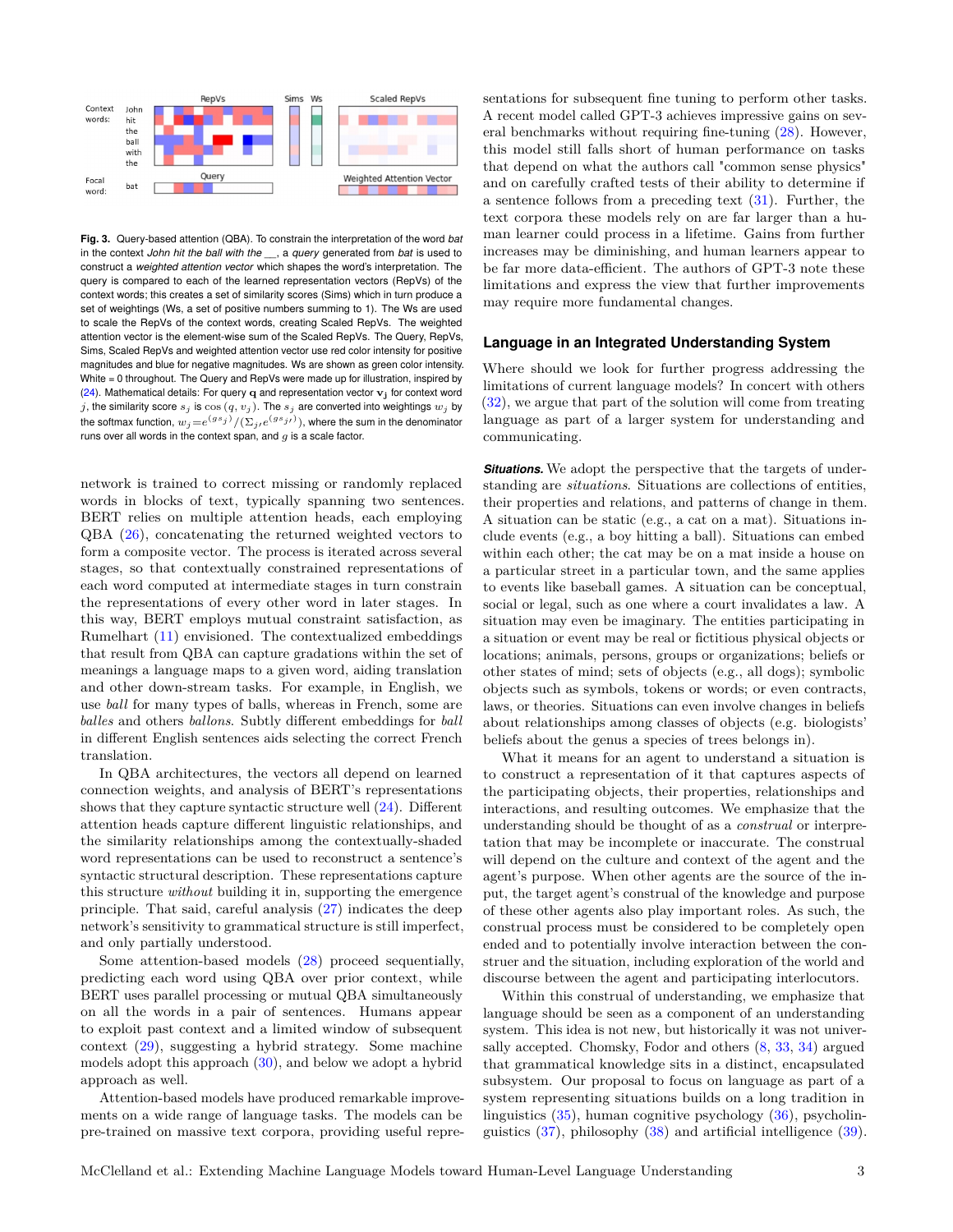The approach was adopted in an early neural network model [\(40\)](#page-7-22) and aligns with other current perspectives in cognitive neuroscience [\(41\)](#page-7-23) and artificial intelligence [\(32\)](#page-7-14).

**People construct situation representations.** A person processing language constructs a representation of the described situation in real time, using both the stream of words and other available information. Words and their sequencing serve as *clues to meaning* [\(42\)](#page-7-24) that jointly constrain the understanding of the situation [\(40\)](#page-7-22). Consider this passage:

John spread jam on some bread. The knife had been dipped in poison.

We make many inferences: the jam was spread with the poisoned knife and poison has been transferred to the bread. If John eats it he may die! Note the entities are objects, not words, and the situation could be conveyed by a silent movie.

Evidence that humans construct situation representations from language comes from classic work by Bransford and colleagues  $(36, 43)$  $(36, 43)$  $(36, 43)$ . This work demonstrates that  $(1)$  we understand and remember texts better when we can relate the text to a familiar situation; (2) relevant information can come from a picture accompanying the text; (3) what we remember from a text depends on the framing context; (4) we represent objects in memory that were not explicitly mentioned; and (5) after hearing a sentence describing spatial or conceptual relationships, we remember these relationships, not the language itself. For example, given *Two frogs rested beside a floating log and a fish swam under it*, the situation changes if *it* is replaced by *them*. After hearing the original sentence, people reject the variant with *it* in it as the sentence they heard before, but if the initial sentence said the frogs rested *on* the log, the situation is unchanged by replacing *it* with *them*, and people accept this variant.

Evidence from eye movements shows that people use linguistic and non-linguistic input jointly and immediately [\(44\)](#page-7-26). Just after hearing *The man will drink ...* participants look at a full wine glass rather than an empty beer glass [\(45\)](#page-7-27). After hearing *The man drank*, they look at the empty beer glass. Understanding thus involves constructing, in real time, a representation conveyed jointly by vision and language.

**The compositionality of situations.** An important debate in cognitive science and AI centers on compositionality. Fodor and Pylyshyn [\(8\)](#page-6-7) argued that our cognitive systems must be compositional by design to allow language to express arbitrary relationships and noted that early neural network models failed tests of compositionality. Such failures are still reported [\(46\)](#page-7-28) leading some to propose building compositionality in [\(10\)](#page-6-8); yet, as we have seen, the most successful language models avoid doing so. We suggest that a focus on situations may enhance compositionality because situations are themselves compositional. Suppose a person picks an apple and gives it to someone. A small number of objects and persons are focally involved, and the effects on other persons and objects are likely to be local. A sentence like *John picked an apple and gave it to Mary* could describe this situation, capturing the most relevant participants and their relationships. We emphasize that compositionality is predominant and approximate, not universal or absolute, so it is best to allow for these matters of degree. Letting situation representations emerge through experience will help our models to achieve greater systematicity,

<span id="page-3-0"></span>

**Fig. 4.** Sketch of the brain's understanding system. Ovals in the blue box stand for neocortical brain areas representing different kinds of information. Arrows in the neocortex stand for connections allowing representations to constrain each other. The medial temporal lobe (red box) stores an integrated representation of the neocortical system state arising from an experience. The red arrow represents fast-learning connections that store this pattern for later reactivation and use. Green arrows stand for gradually learned connections supporting bidirectional influence between the MTL and neocortex. (A) and (B) are two example inputs discussed in the main text.

while leaving them with the flexibility that has led to their successes to date.

**Language informs us about situations.** Situations ground the representations we construct from language; equally importantly, language informs us about situations. Language tells us about situations we have not witnessed and describes aspects that we cannot observe. Language also communicates folk or scientific construals that shape listener's construals, such as the idea that an all-knowing being took six days to create the world or the idea that natural processes gave rise to our world and ultimately ourselves over billions of years. Language can be used to communicate information about properties that only arise in a social setting, such as ownership, or that have been identified by a culture as important, such as exact number. Language thus enriches and extends the information we have about situations and provides the primary medium conveying properties of many kinds of objects and many kinds of relationships.

### **Toward a Brain and AI Inspired Model of Understanding**

Capturing the full range of situations is clearly a long-term challenge. We return to this later, focusing first on concrete situations involving animate beings and physical objects. We seek to integrate insights from cognitive neuroscience and artificial intelligence toward the goal of building an integrated understanding model. We start with our construal of the understanding system in the human brain and then sketch aspects of what an artificial implementation might look like.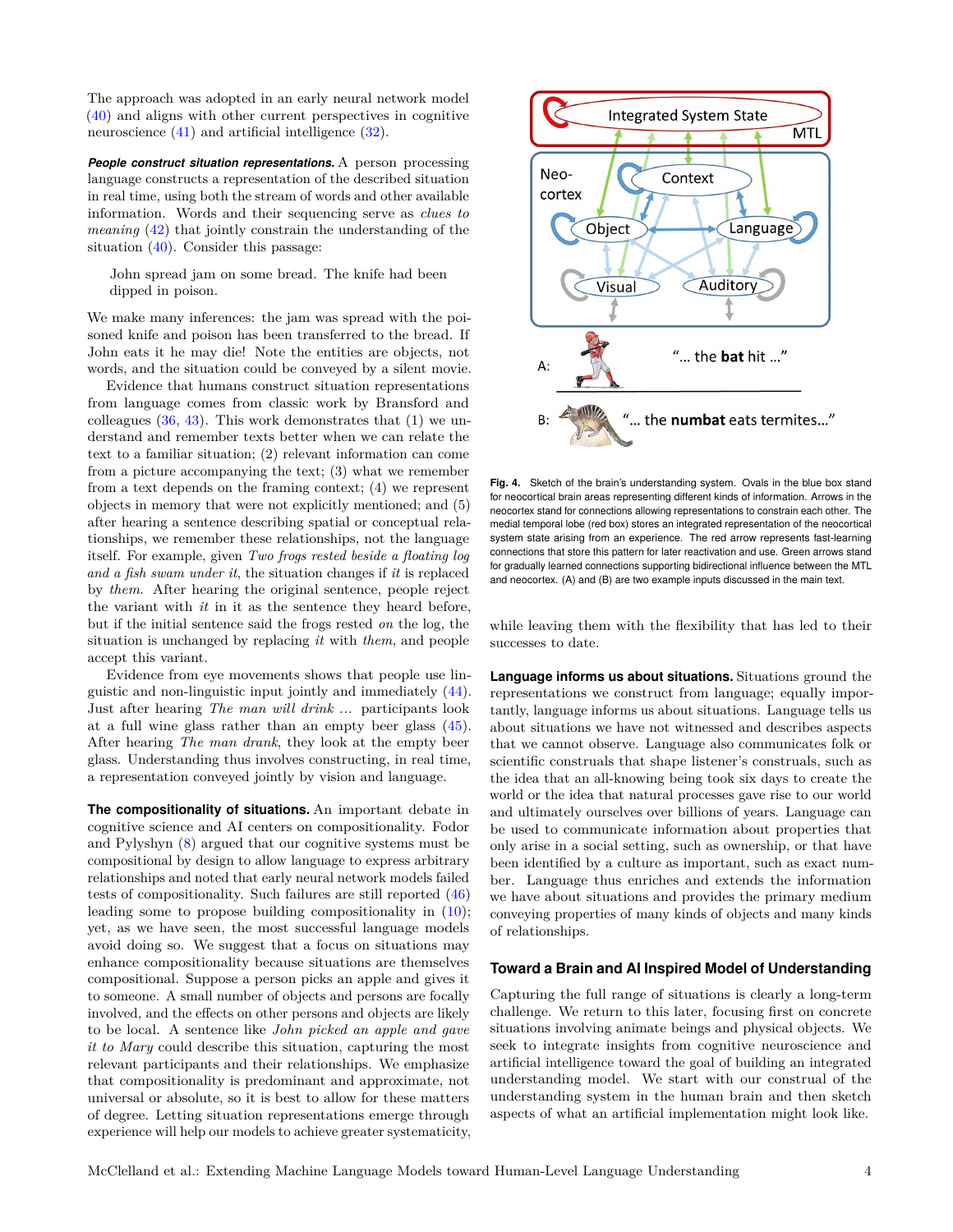**The understanding system in the brain.** Our construal of the human integrated understanding system builds on the principles of mutual constraint satisfaction and emergence and with the idea that understanding centers on the construction of situation representations. It is consistent with a wide range of evidence, some of which we review, and is broadly consistent with recent characterizations in cognitive neuroscience  $(41, 47)$  $(41, 47)$  $(41, 47)$ . However, researchers hold diverse views about the details of these systems and how they work together.

We focus first on the part of the system located primarily in the neocortex of the brain, as schematized in the large blue box of Fig. [4.](#page-3-0) Together with input and output systems, this allows a person to combine linguistic and visual input to understand the situation referred to upon hearing a sentence, such as one containing the word *bat*, while observing a corresponding situation in the world. It is important to note that the neocortex is very richly structured, with on the order of 100 well-defined anatomical subdivisions. However, it is common and useful to group these divisions into subsystems. The ones we focus on here are each indicated by a blue oval in the figure. One subsystem subserves the formation of a visual representation of the given situation, and another subserves the formation of an auditory representation capturing the spatiotemporal structure of the co-occurring spoken language. The three ovals above these provide representations of more integrative/abstract types of information (see below).

Within each subsystem, and between each connected pair of subsystems, the neurons are reciprocally interconnected via learning-dependent pathways allowing mutual constraint satisfaction among all of the elements of each of the representation types, as indicated by the looping blue arrows from each oval to itself and by the bi-directional blue arrows between these ovals. Brain regions for representing visual and auditory inputs are well-established, and the evidence for their involvement in a mutual constraint satisfaction process with more integrative brain areas has been reviewed elsewhere [\(48,](#page-7-30) [49\)](#page-7-31). Here we consider the three more integrative subsystems.

*Object representations.* A brain area near the front of the temporal lobe houses neurons whose activity provides an embedding capturing the properties of objects [\(50\)](#page-7-32). Damage to this area impairs the ability to name objects, to grasp them correctly for their intended use, to match them with their names or the sounds they make, and to pair objects that go together, either from their names or from pictures. This brain area is itself an inter-modal area, receiving visual, language and other information about objects such as the sounds they make and how they feel to the touch. Models capturing these findings [\(51\)](#page-7-33) treat this area as the hidden layer of an interactive, recurrent network with bidirectional connections to other layers representing different types of object properties, including the object's name. In these models, an input to any of these other layers activates the corresponding pattern in the hidden layer, which in turn activates the corresponding patterns in the other layers. This supports, for example, the ability to produce the name of an object from visual input. Damage (simulated by removing neurons in the hidden layer) degrades the model's representations, capturing the patterns of errors made by patients with the condition.

*Representation of context.* There is a network of areas in the brain that capture the large-scale spatiotemporal context of fine-grained static situations and short time scale events (hereafter *micro-situations*) that can be conveyed by a sentence like *the boy hit the ball with a bat*. These context representations arise in a set of interconnected areas primarily within the parietal lobes [\(41,](#page-7-23) [47\)](#page-7-29). In recent work, brain imaging data is used to analyze the time-varying patterns of neural activity while processing a temporally extended narrative. The brain activity patterns that represent scenes extending over tens of seconds (e.g., a detective searching a suspect's apartment for evidence) are largely the same, whether the information comes from watching a movie, hearing or reading a narrative description, or recalling the movie after having seen it [\(52,](#page-7-34) [53\)](#page-7-35). Activations in different brain areas track information at different time scales. Activity in modality-specific areas associated with speech and visual processing follows the moment-by-moment time course of spoken and/or visual information while activity in the network associated with situation representations fluctuates on a much longer time scale. During processing of narrative information, activations in these regions tends to be relatively stable within a scene and punctuated with larger changes at boundaries between these scenes, and these patterns lose their coherence when the narrative structure is scrambled [\(41,](#page-7-23) [53\)](#page-7-35). Larger-scale spatial transitions (e.g., transitions between rooms) also create large changes in neural activity [\(47\)](#page-7-29).

*The role of language.* Where in the brain should we look for representations of the relations among the objects participating in a micro-situation? The effects of brain damage suggest that representations of relations may be integrated, at least in part, with the representation of language itself. Injuries affecting the lateral surface of the frontal and parietal lobes produce profound deficits in the production of fluent language, but can leave the ability to read and understand concrete nouns largely intact. Such lesions produce intermediate degrees of impairment to abstract nouns, verbs, and modifiers, and profound impairment to words like *if* and *by* that capture grammatical and spatial relations [\(54\)](#page-7-36). This striking pattern is consistent with the view that language itself is intimately tied to the representation of relations and changes in relations (information conveyed by verbs, prepositions, and grammatical markers). Indeed, the frontal and parietal lobes are associated with representation of space and action (which causes change in relations), and patients with lesions to the frontal and parietal language-related areas have profound deficits in relational reasoning tasks [\(55\)](#page-7-37). We therefore tentatively suggest that the understanding of micro-situations depends jointly on the object and language systems, and that the language is intimately link to representation of spatial relationships and actions.

*Complementary learning systems.* The brain systems described above support understanding of situations that draw on general knowledge as well as oft-repeated personal knowledge, but they do not support the formation of new memories that can be accessed and used at an arbitrary later time. This ability depends on structures that include the hippocampus in the medial temporal lobes (MTL; Fig. [4,](#page-3-0) red box). While these areas are critical for new learning, damage to them does not affect general knowledge, acquired skills, or the ability to process language and other forms of input to understand a situation except when this depends on remote information experienced briefly outside the immediate current context [\(56\)](#page-7-38). These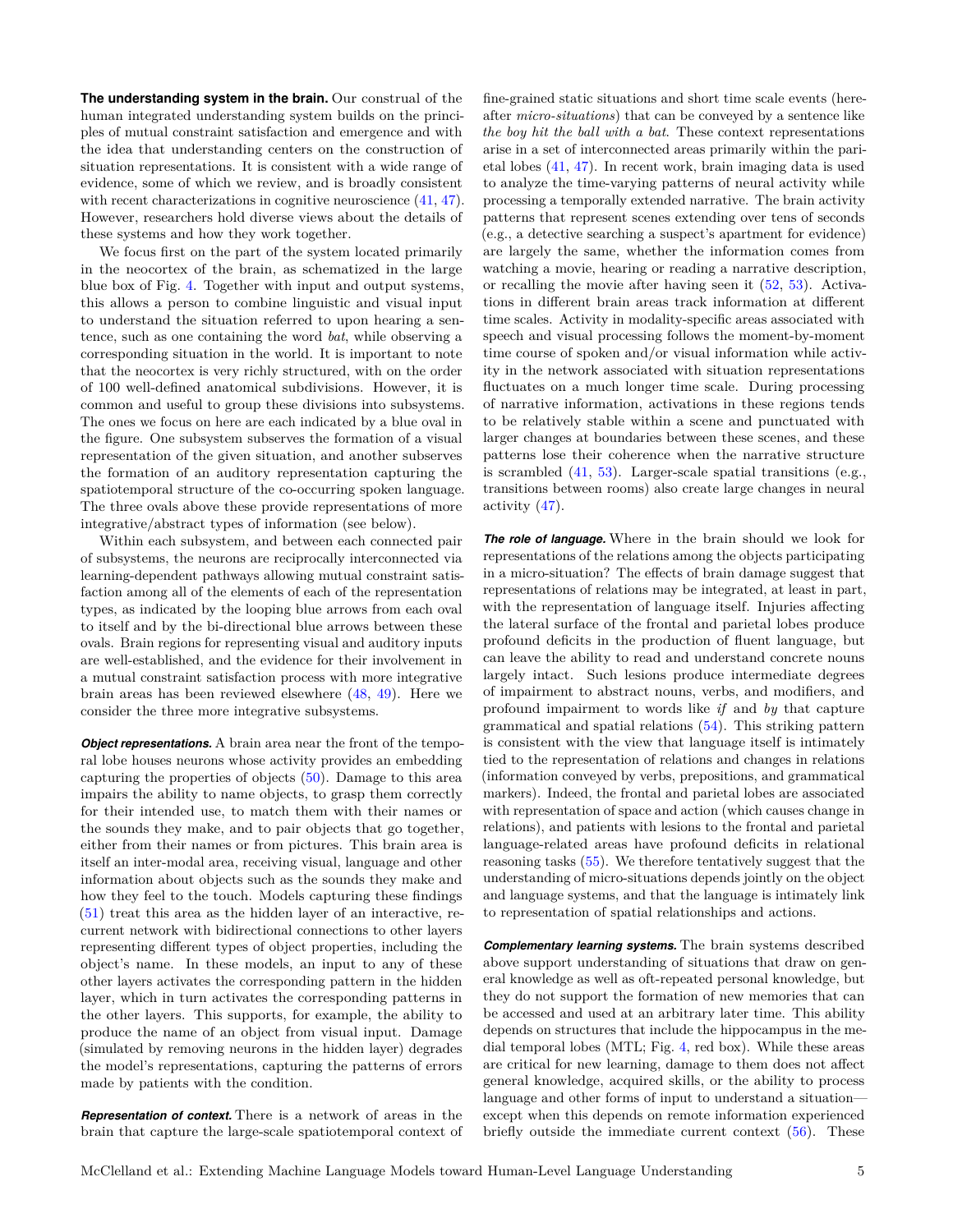findings are captured in the neural-network based complementary learning systems (CLS) theory [\(57–](#page-7-39)[59\)](#page-7-40), which holds that connections within the neocortex acquire the knowledge that allows a human to understand objects and their properties, to link words and objects, and to understand and communicate about generic situations as these are conveyed through language and other forms of experience. According to this theory, the learning process is necessarily gradual, allowing it to capture the nuanced statistical structure of experience. The MTL provides a complementary fast-learning system supporting the formation of new arbitrary associations, linking the elements of an experience together, including the objects and language encountered in a situation and the co-occurring spatiotemporal context, as might arise in the situation depicted in Fig. [4B](#page-3-0), where a person encounters the word *numbat* from both visual and language input.

It is generally accepted that knowledge that depends initially on the MTL can be integrated into the neocortex through a consolidation process  $(56)$ . In CLS  $(58)$ , the neocortex learns arbitrary new information gradually through interleaved presentations of new and familiar items, weaving it into the fabric of knowledge and avoiding interference with existing knowledge [\(60\)](#page-7-42). The details are subjects of current debate and ongoing investigation [\(61\)](#page-7-43).

As in our example of the beer John left in the cooler, understanding often depends on remote information. People exploit such information during language processing  $(62)$ , and patients with MTL damage have difficulty understanding or producing extended narratives [\(63\)](#page-7-45); they are also profoundly impaired in learning new words for later use [\(64\)](#page-7-46). Neural language models, including those using QBA, also lack these capabilities. In BERT and related models, bi-directional attention operates within a span of a couple of sentences at a time. Other models [\(28\)](#page-7-10) employ QBA over longer spans of prior context, but there is still a finite limit. These models learn gradually like the human neocortical system, allowing them to capture structure in experience and acquire knowledge of word meaning. GPT-3 [\(28\)](#page-7-10) is impressive in its ability to use a word encountered for the first time within its contextual span appropriately in a subsequent sentence, but this information is lost forever when the context is re-initialized, as it would be in a patient without the medial temporal lobe. Including an MTL-like system in future understanding models would address this limitation.

The brain's complementary learning systems may provide a means to address the challenge of learning to use a word encountered in a single context appropriately across a wide range of contexts. Deep neural networks that learn gradually through many repetitions of an item that occurs in a single context, interleaved with presentations of other items occurring in a diversity of contexts, do not show this ability  $(46)$ . We attribute this failure to the fact that the distribution of training experiences they receive conveys the information that the target item is in fact restricted to its single context. Further research should explore whether augmenting a model like GPT-3 with an MTL-like memory would enable more human-like extension of a novel word encountered just once to a wider range of contexts.

**Next steps toward a brain and AI-inspired model.** Given the construal we have described of the human understanding system, we now ask, what might an implementation of a model consistent with it be like? This is a long-term research question – addressing it will benefit from a greater convergence of cognitive neuroscience and AI. Toward this goal, we sketch a proposal for a brain and AI-inspired model. We rely on the principles of mutual constraint satisfaction and emergence, the query-based attention architecture from AI and deep learning, and the components and their interconnections in the understanding system in the brain, as illustrated in Fig. [4.](#page-3-0)

We treat the system as one that receives sequences of picture-description (PD) pairs grouped into episodes that in turn form story-length narratives, with the language conveyed by text rather than speech. Our sketch leaves important issues open and will require substantial development. Steps toward addressing some of these issues are already being taken: mutual QBA is already being used, e.g., in [\(65\)](#page-7-47), to exploit audio and visual information from movies.

In our proposed model, each PD pair is processed by interacting object and language subsystems, receiving visual and text input at the same time. Each subsystem must learn to restore missing or distorted elements (words in the language subsystem, objects in the object subsystem) by using mutual QBA as in BERT, allowing each element in each subsystem to be constrained by all of the elements in both sub-systems. Additionally these systems will query the context and memory subsystems, as described below.

The context subsystem encodes a sequence of compressed representations of the previous PD pairs within the current episode. Processing in this subsystem would be sequential over pairs, allowing the network constructing the current compressed representation to query the representations of past pairs within the episode. Within the processing of a pair, the context system would engage in mutual QBA with the object and language subsystems, allowing the language and object subsystems to indirectly exploit information from past pairs within the episode.

Our system also includes an MTL-like memory to allow it to use remote information beyond the current episode. A neural network with learned connection weights constructs a reduced description of the state of the object, language, and context modules along with their inputs from vision and text after processing each PD pair. Building on existing artificial systems with external memory [\(66,](#page-7-48) [67\)](#page-7-49) this compressed vector is stored as a vector in a slot in an external memory. These states are then accessible to the cortical subsystems via QBA. The system would employ a flexible querying scheme, such that any subset of the object, language, or context representations of an input currently being processed would contribute to accessing relevant MTL representations. There contents would then be to all of the cortical subsystems using QBA. Thus, the appearance of a numbat in a visual scene would retrieve the corresponding language and context information containing its name and the fact that it eats termites, based on prior storage of the the compressed representation formed previously from the inputs in Fig. [4B](#page-3-0).

Ultimately, our model may benefit from a subsystem that guides processing in all of the subsystems we have described. The brain has such a system in its frontal lobes; damage to this system leads to impairments in guiding behavior and cognition according to current task demands, and others advocate including such a system in neural AI systems [\(68\)](#page-7-50). We leave it to future work to consider how to integrate such a subsystem into the model we have described here.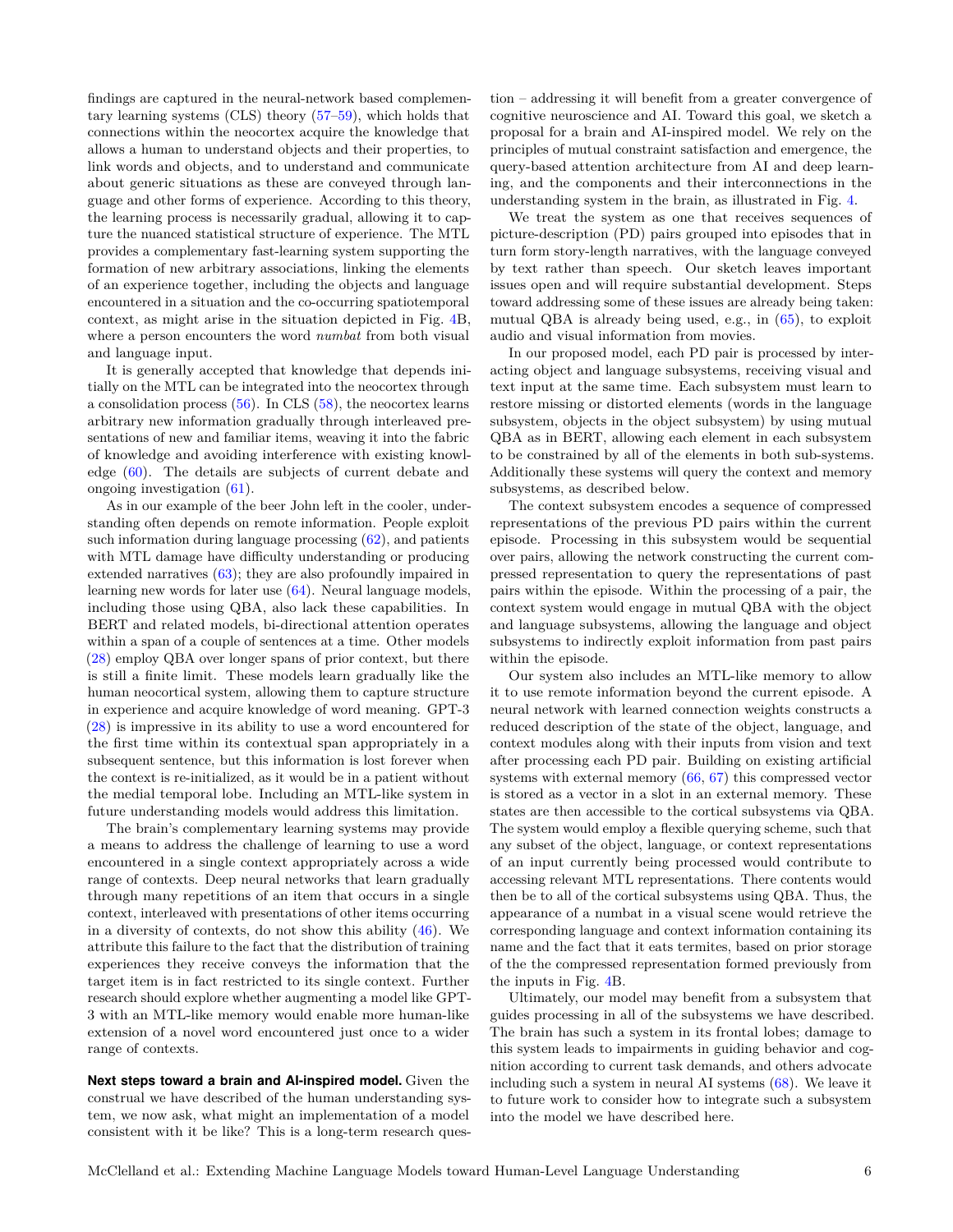**Enhancing understanding by incorporating interaction with the physical and social world.** A complete model of the human understanding system will require integration of many additional information sources. These include sounds, touch and force-sensing, and information about one's own actions. Every source provides opportunities to predict information of each type, relying on every other type. Information salient in one source can bootstrap learning and inference in the other, and all are likely to contribute to enhancing compositionality and addressing the data-inefficiency of learning from language alone. This affords the human learner an important opportunity to experience the compositional structure of the environment through its own actions. Ultimately, an ability to link one's actions to their consequences as one behaves in the world should contribute to the emergence of, and appreciation for, the compositional structure of events, and provide a basis for acquiring notions of cause and effect, of agency, and of object permanence [\(69\)](#page-7-51).

These considerations motivate recent work on agentbased language learning in simulated interactive 3D environments  $(70-73)$  $(70-73)$ . In  $(74)$ , an agent was trained to identify, lift, carry and place objects relative to other objects in a virtual room, as specified by simplified language instructions. At each time step, the agent received a first-person visual observation and processed the pixels to obtain a representation of the scene. This was concatenated to the final state of an LSTM that processed the instruction, and then passed to an integrative LSTM whose output was used to select a motor action. The agent gradually learned to follow instructions of the form *find a pencil*, *lift up a basketball* and *put the teddy bear on the bed*, encompassing 50 objects and requiring up to 70 action steps. Such instructions require constructing representations based on language stimuli that support identification of objects and relations across space and time and the integration of this information to inform motor behaviors.

Importantly, without building in explicit object representations, the learned system was able to interpret novel instructions. For instance, an agent trained to lift each of 20 objects, but only trained to put 10 of those in a specific location could place the remaining objects in the same location on command with over 90% accuracy, demonstrating a degree of compositionality in its behavior. Notably, the agent's ego-centric, multimodal and temporally-extended experience contributed to this outcome; both an alternative agent with a fixed perspective on a 2D grid world and a static neural network classifier that received only individual still images exhibited significantly worse generalization. This underscores how affording neural networks access to rich, multi-modal interactive environments can stimulate the development of capacities that are essential for language learning, and contribute toward emergent compositionality.

**Beyond concrete situations.** How might our approach be extended beyond concrete situations to those involving relationships among objects like laws, belief systems, and scientific theories? Basic word embeddings themselves capture some abstract relations via vector similarity, e.g., encoding that *justice* is closer to *law* than *peanut*. Words are uttered in real world contexts and there is a continuum between grounding and language-based linking for different words and different uses of words. For example, *career* is not only linked to other abstract words like *work* and *specialization* but also to more

concrete ones like *path* and its extended metaphorical use as the means to achieve goals [\(75\)](#page-7-55). Embodied, simulation-based approaches to meaning [\(76,](#page-7-56) [77\)](#page-7-57) build on this observation to bridge from concrete to abstract situations via metaphor. They posit that understanding words like *grasp* is linked to neural representations of the action of grabbing and that this circuitry is recruited for understanding contexts such as *grasping an idea*. We consider situated agents as a critical catalyst for learning about how to represent and compose concepts pertaining to spatial, physical and other perceptually immediate phenomena—thereby providing a grounded edifice that can connect both to brain circuitry for motor action and to representations derived primarily from language.

#### **Conclusion**

Language does not stand alone. The understanding system in the brain connects language to representations of objects and situations and enhances language understanding by exploiting the full range of our multi-sensory experience of the world, our representations of our motor actions, and our memory of previous situations. We believe next generation language understanding systems should emulate this system and we have sketched an approach that incorporates recent machine learning breakthroughs to build a jointly brain and AI inspired understanding system. We emphasize understanding of concrete situations and argue that understanding abstract language should build upon this foundation, pointing toward the possibility of one day building artificial systems that understand abstract situations far beyond concrete, here-and-now situations. In sum, combining insights from neuroscience and AI will take us closer to human-level language understanding.

**ACKNOWLEDGMENTS.** This article grew out of a workshop organized by HS at *Meaning in Context 3*, Stanford University, September 2017. We thank Janice Chen, Chris Potts, and Mark Seidenberg for discussion. HS was supported by ERC Advanced Grant #740516.

- <span id="page-6-0"></span>1. Rosenblatt F (1961) *Principles of neurodynamics. Perceptrons and the theory of brain mechanisms*. (Spartan Books, Cornell University, Ithaca, New York).
- <span id="page-6-1"></span>2. Rumelhart DE, McClelland JL, the PDP research group (1986) *Parallel Distributed Processing. Explorations in the Microstructure of Cognition. Volume 1: Foundations*. (MIT Press, Cambridge MA).
- <span id="page-6-2"></span>3. Rumelhart DE, McClelland JL (1986) On learning the past tenses of English verbs in *Parallel Distributed Processing. Explorations in the Microstructure of Cognition. Volume 2: Psychological and Biological Models*, eds. McClelland JL, Rumelhart DE, the PDP Research Group. (MIT Press, Cambridge MA), pp. 216–271.
- <span id="page-6-3"></span>4. Pinker S, Mehler J (1988) *Connections and symbols*. (MIT Press, Cambridge, MA).
- <span id="page-6-4"></span>5. MacWhinney B, Leinbach J (1991) Implementations are not conceptualizations: Revising the verb learning model. *Cognition* 40(1-2):121–157.
- <span id="page-6-5"></span>6. Bybee J, McClelland JL (2005) Alternatives to the combinatorial paradigm of linguistic theory based on domain general principles of human cognition. *The linguistic review* 22(2-4):381– 410.
- <span id="page-6-6"></span>7. Seidenberg MS, Plaut DC (2014) Quasiregularity and its discontents: The legacy of the past tense debate. *Cognitive science* 38(6):1190–1228.
- <span id="page-6-7"></span>8. Fodor JA, Pylyshyn ZW, , et al. (1988) Connectionism and cognitive architecture: A critical analysis. *Cognition* 28(1-2):3–71.
- 9. Marcus G (2001) *The algebraic mind*. (Cambridge, MA: MIT Press).
- <span id="page-6-8"></span>10. Lake BM, Ullman TD, Tenenbaum JB, Gershman SJ (2017) Building machines that learn and think like people. *Behavioral and Brain Sciences* 40:e253.
- <span id="page-6-9"></span>11. Rumelhart DE (1977) Toward an interactive model of reading in *Attention & Performance VI*, ed. Dornic S. (LEA, Hillsdale, NJ), pp. 573–603.
- <span id="page-6-10"></span>12. Taraban R, McClelland JL (1988) Constituent attachment and thematic role assignment in sentence processing: Influences of content-based expectations. *Journal of memory and language* 27(6):597–632.
- <span id="page-6-11"></span>13. McClelland JL, Rumelhart DE (1981) An interactive activation model of context effects in letter perception: I. An account of basic findings. *Psychological review* 88(5):375.
- <span id="page-6-12"></span>14. Elman JL (1990) Finding structure in time. *Cognitive Science* 14:179–211.
- <span id="page-6-13"></span>15. Gold EM (1967) Language identification in the limit. *Information and control* 10(5):447–474.
- <span id="page-6-14"></span>16. Elman JL (1991) Distributed representations, simple recurrent networks, and grammatical structure. *Mach. Learn.* 7(2/3):195–225.
- <span id="page-6-15"></span>17. Manning CD, Schütze H (1999) *Foundations of statistical language processing*. (Cambridge, MA: MIT Press).